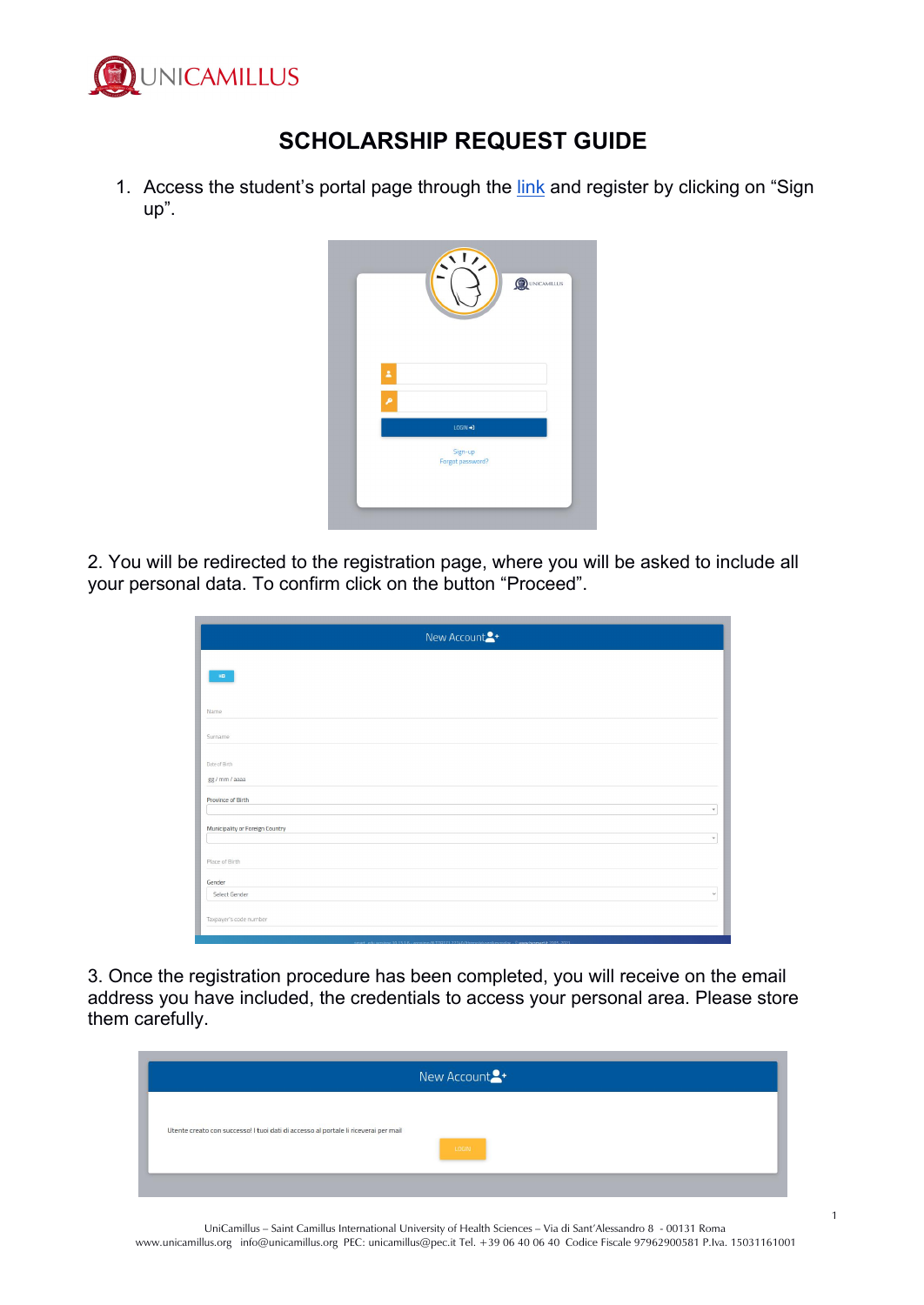

4. After completing the registration procedure, access your personal area on the student's portal ([link\)](https://unicamillus-studenti.gomp.it/Login/Index) and follow the path "**Enrolment and admission**">"**Three year and single cycle Degrees**">"**Limited number admission Calls**".

Enrolment and

| 88<br>88             | $2 -$          |                                |        | Ý.                        | S                       |
|----------------------|----------------|--------------------------------|--------|---------------------------|-------------------------|
| <b>Green Pass</b>    | Personal data  | <b>Enrolment and Admission</b> | Career | <b>Titles Declaration</b> | <b>Tuition and fees</b> |
| Ð                    | ▭              |                                |        |                           |                         |
| Settings and support | <b>Notices</b> |                                |        |                           |                         |

admission

• Three year and single cycle

|         | Enrolment and Admission                |                 |        |  |                                 |                        |
|---------|----------------------------------------|-----------------|--------|--|---------------------------------|------------------------|
|         |                                        |                 |        |  | $\blacksquare$<br>$\frac{1}{2}$ |                        |
|         | Three-year and single-cycle<br>Degrees | Master's Degree | Master |  | <b>Single Courses</b>           | <b>Advanced Course</b> |
|         | <u>하년</u>                              |                 |        |  |                                 |                        |
| Degrees |                                        |                 |        |  |                                 |                        |

• Limited number admission

|    | Three-year and single-cycle Degrees $\mathbf{\Omega}$ |               |                                          |                   |                               |  |
|----|-------------------------------------------------------|---------------|------------------------------------------|-------------------|-------------------------------|--|
|    |                                                       | ⊞             | 爾                                        |                   |                               |  |
|    | Previous career declaration                           | Pre-Enrolment | <b>Limited number Admission</b><br>Calls | <b>Enrollment</b> | <b>Upload enrollment file</b> |  |
| Iص |                                                       |               |                                          |                   |                               |  |

## Calls

5. In the following page, by clicking on the blue pencil on the right, you will have to select the Scholarship request form:

- Scholarship request for Medicine and Surgery
- Scholarship request for Dentistry
- Scholarship request for Health Profession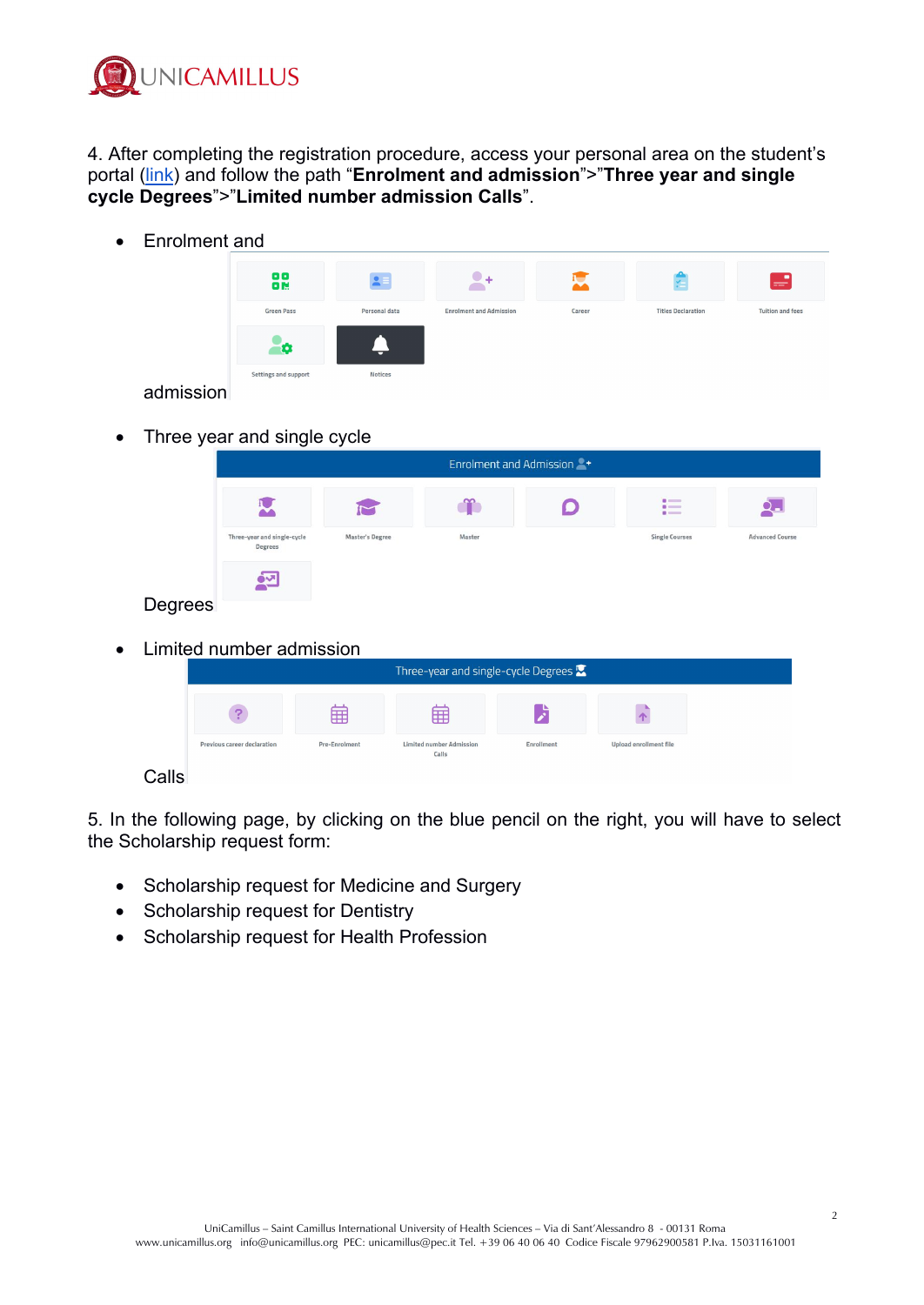**UNICAMILLUS** Limited number Admission Calls **宙** Info BANDO TRASFERIMENTI IN INGRESSO - DENTISTRY AND DENTAL PROSTHETICS - 2 E 3 ANNO APRILE 2022<br>Courses: ⇒:<br>itria e protesi dentaria  $\mathbf{z}$ End reservation:<br>14/04/2022 13:00:00 BANDO TRASFERIMENTI IN INGRESSO - MEDICINE AND SURGERY - 2 E 3 ANNO APRILE 2022<br>Courses:<br>Medicina e diturgia  $\overline{z}$ End reservation:<br>14/04/2022 13:00:00 Pentistry Scholarships NON UE - 22-23<br>Courses: coorpea.<br>Odontoiatria e protesi dentaria  $\mathbf{z}$ End reservation:<br>13/05/2022 13:00:00 Scholarship Health Professions NON UE 22-23 Courses Fisioterapia (abilit ite alla professione sanitaria di Fisiote  $\mathbf{z}$ biomedico), Tecniche di radiologia n e sanitaria di Inf  $\mu$  .  $\alpha$ 

6. In the following pages you will have to fill in all the requested information regarding your Scholarship request.

• Select your Domicile then click

|         | Domicile                                                                                                                                                                                                                                                                                                                 |
|---------|--------------------------------------------------------------------------------------------------------------------------------------------------------------------------------------------------------------------------------------------------------------------------------------------------------------------------|
|         | The undersigned, under my responsibility, making use of the regulations of the art. 46 of the D.P.R 28 December 2000, n. 445 and aware that, in case of false statement i will lose my benefits obtained within the meaning of<br>punishments established by the art. 76 of the D.P.R., declare the following residence: |
|         | City or Foreign country                                                                                                                                                                                                                                                                                                  |
|         |                                                                                                                                                                                                                                                                                                                          |
|         | Foreign city                                                                                                                                                                                                                                                                                                             |
|         | ZIP Code                                                                                                                                                                                                                                                                                                                 |
|         | Address                                                                                                                                                                                                                                                                                                                  |
|         | Address number                                                                                                                                                                                                                                                                                                           |
|         |                                                                                                                                                                                                                                                                                                                          |
| "save". |                                                                                                                                                                                                                                                                                                                          |
|         |                                                                                                                                                                                                                                                                                                                          |

• Select your Residence then click

|         | Residence                                                                                                                                                                                                                                                                                                                |
|---------|--------------------------------------------------------------------------------------------------------------------------------------------------------------------------------------------------------------------------------------------------------------------------------------------------------------------------|
|         | The undersigned, under my responsibility, making use of the regulations of the art. 46 of the D.P.R 2B December 2000, n. 445 and aware that, in case of false statement i will lose my benefits obtained within the meaning of<br>punishments established by the art. 76 of the D.P.R., declare the following residence: |
|         | City or Foreign country                                                                                                                                                                                                                                                                                                  |
|         |                                                                                                                                                                                                                                                                                                                          |
|         | Foreign city                                                                                                                                                                                                                                                                                                             |
|         | ZIP Code                                                                                                                                                                                                                                                                                                                 |
|         | Address                                                                                                                                                                                                                                                                                                                  |
|         | Address number                                                                                                                                                                                                                                                                                                           |
|         |                                                                                                                                                                                                                                                                                                                          |
| "save". |                                                                                                                                                                                                                                                                                                                          |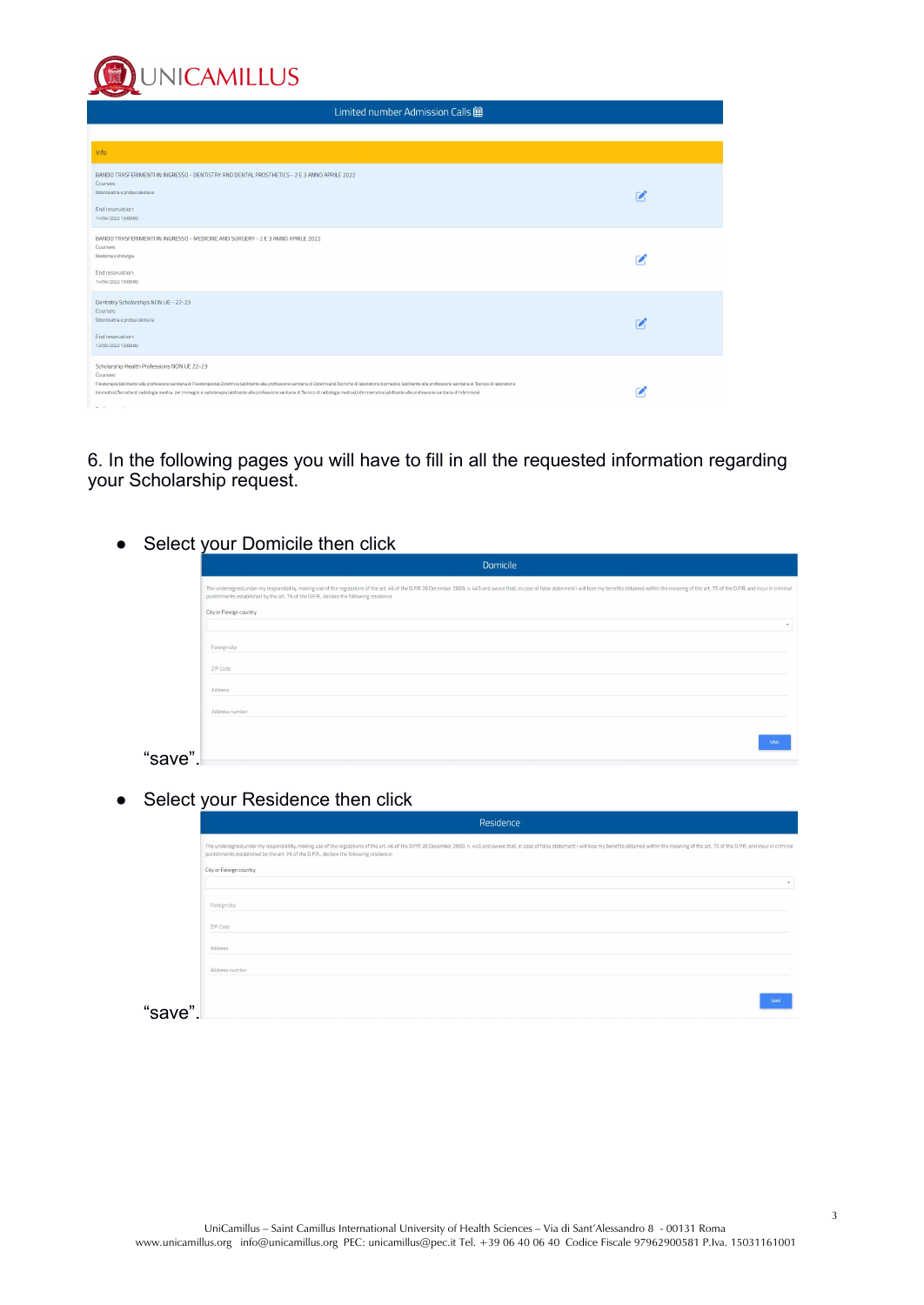

● Select the "Course of study" then press "confirm".

|                                                                                    | Choice                             |                |  |  |  |  |  |
|------------------------------------------------------------------------------------|------------------------------------|----------------|--|--|--|--|--|
|                                                                                    |                                    |                |  |  |  |  |  |
| Academic Year<br>2022/2023                                                         |                                    |                |  |  |  |  |  |
| Denomination<br>Scholarship Health Professions NON UE 22-23                        |                                    |                |  |  |  |  |  |
|                                                                                    |                                    |                |  |  |  |  |  |
|                                                                                    | <b>Course of Study selection</b>   |                |  |  |  |  |  |
| Choose a course between the ones listed below                                      |                                    |                |  |  |  |  |  |
| Selection order                                                                    | Description                        |                |  |  |  |  |  |
| <-- Select course of study -->                                                     |                                    | $\mathbf{v}$   |  |  |  |  |  |
|                                                                                    | <b>Undergraduate (high school)</b> |                |  |  |  |  |  |
| If you haven't graduated high school yet, you can proceed without adding the title |                                    |                |  |  |  |  |  |
| $\Box$ I have not graduated high school yet, but I will within the set deadline    |                                    |                |  |  |  |  |  |
|                                                                                    |                                    |                |  |  |  |  |  |
|                                                                                    | CANCEL                             | <b>CONFIRM</b> |  |  |  |  |  |

● In the section "Attachments required", upload in the correct sections all the mandatory documents.

| <b>Attachments required</b>                                                                                           |
|-----------------------------------------------------------------------------------------------------------------------|
| Attachments required to access the Call                                                                               |
| Motivational Letter and Curriculum Vitae (obbligatorio/mandatory)                                                     |
| Scegli file Nessun file selezionato                                                                                   |
| Documentation certifying the economic-financial situation of the student's family (obbligatorio/mandatory)            |
| Scegli file Nessun file selezionato                                                                                   |
| High school diploma if graduated/Last School Report if not still graduated (obbligatorio/mandatory)                   |
| Scegli file Nessun file selezionato                                                                                   |
| Certificate or documentation attesting the family composition                                                         |
| Scegli file Nessun file selezionato                                                                                   |
| One or more presentation letters by professors; any documents, publications, material related to works or researches. |
| Scegli file Nessun file selezionato                                                                                   |
|                                                                                                                       |

● In the section "Forms to download, fill out and upload", download Attachment A and B fill them out and upload them in the designated sections. Then press "confirm" to proceed.

|                                                   | Forms to download, fill out and upload |                |  |  |  |  |  |  |
|---------------------------------------------------|----------------------------------------|----------------|--|--|--|--|--|--|
| Scholarship Request Form (obbligatorio/mandatory) |                                        |                |  |  |  |  |  |  |
| Scegli file Nessun file selezionato               |                                        |                |  |  |  |  |  |  |
| Privacy Policy (obbligatorio/mandatory)           |                                        |                |  |  |  |  |  |  |
| Scegli file Nessun file selezionato               |                                        |                |  |  |  |  |  |  |
|                                                   |                                        |                |  |  |  |  |  |  |
|                                                   | <b>Evaluation test</b>                 |                |  |  |  |  |  |  |
| Language of the exam<br>ITA.                      |                                        |                |  |  |  |  |  |  |
|                                                   | BACK                                   | <b>CONFIRM</b> |  |  |  |  |  |  |

7. In the following page there will be a summary of the application. If all data is correct please click on the "confirm" button low on the right.